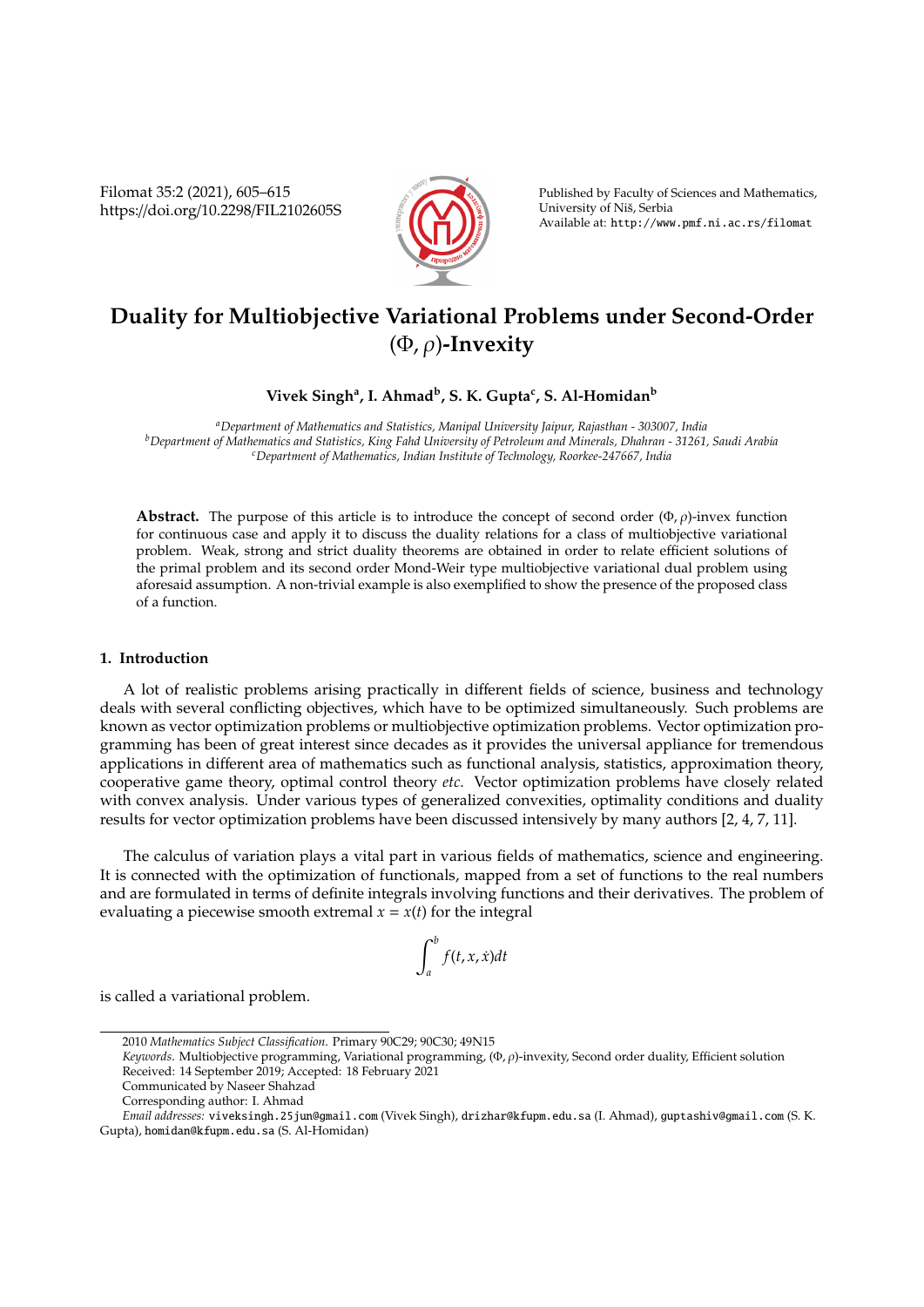Mond and Hanson [18] were the first who introduced the idea of duality in variational problems. They studied the following primal and dual problems under convexity assumptions:

(P) Minimize 
$$
\int_{a}^{b} f(t, x, \dot{x}) dt
$$

\nsubject to  $Q(t, x, \dot{x}) \geq 0$ ,  $x(a) = x_0$ ,  $x(b) = x_1$ ,

\n(D) Maximize 
$$
\int_{a}^{b} [f(t, x, \dot{x}) - \lambda(t)Q(t, x, \dot{x})] dt
$$

\nsubject to  $f_x(t, x, \dot{x}) - \lambda(t)Q_x(t, x, \dot{x}) = \frac{d}{dt}[f_{\dot{x}}(t, x, \dot{x}) - \lambda(t)Q_{\dot{x}}(t, x, \dot{x})],$ 

\n $\lambda(t) \geq 0$ ,  $x(a) = x_0$ ,  $x(b) = x_1$ ,

where  $I = [a, b]$  is a real interval,  $f : I \times \mathbb{R}^n \times \mathbb{R}^n \to \mathbb{R}$  and  $g : I \times \mathbb{R}^n \times \mathbb{R}^n \to \mathbb{R}^m$ ;  $x(t) \in \mathbb{R}^n$  is a piecewise smooth function of  $t$  and  $\dot{x}(t)$  is the derivative of  $x(t)$ . The duality related to symmetric nonlinear programming problems were extended to variational optimization problems by Bector et al. [5].

The various generalizations to convexity assumptions like  $(F, \rho)$  convexity [20], second-order  $(F, \alpha, \rho, d)$ convexity [2],  $(F, \alpha, \rho, d)$  type-I convexity [10],  $(\rho, b)$  quasi-invexity [21] etc are there in the literature. Researchers have formulated different variational primal-dual pairs and studied duality relations under different convexity assumptions. For instance, single/multiobjective variational problems [1, 5, 6, 8-10, 12, 14, 16, 18], multiobjective fractional variational models [21], nondifferentiable fractional variational problems [16] and over arbritary cones [14].

Mishra et al. [16] concentrated their study on symmetric duality for fractional variational problems containing nondifferentiable terms and proved usual duality theorems under invexity. Kailey and Gupta [14] extended the results [16] over arbitrary cones under generalized  $(F, \alpha, \rho, d)$ -convexity assumptions. By using the concept of  $(\phi, \rho)$ -invex functions and *G*-type I functions to the continuous case, Antczak [3, 4] discussed optimality conditions and usual duality theorems for multiobjective variational control models under weaker convexity assumptions.

Motivated by the work, we present the concept of second order  $(\Phi, \rho)$ -invexity for a multiobjective variational problem with an example. The structure of this article is as follows: After a short introduction, in Section 2, we give some notations and definitions utilized throughout the article. In Section 3, we address Mond-Weir type duality results to multiobjective variational problems under second order ( $\Phi$ , $\rho$ )-invexity. At last, in Section 4, we present conclusions and future intent of research.

### **2. Notation and Preliminaries**

Let  $\mathbb{R}^n$  be the *n*-dimensional Euclidean space. If  $p, q \in \mathbb{R}^n$ , then

$$
p \leq q \Leftrightarrow p_i \leq q_i, i = 1, 2, \cdots, n;
$$
  

$$
p \leq q \Leftrightarrow p \leq q \text{ and } p \neq q;
$$
  

$$
p < q \Leftrightarrow p_i < q_i, i = 1, 2, \cdots, n.
$$

Consider a real number  $I = [a, b]$ . Let *X* denote the space of all piecewise smooth functions  $x : I \to \mathbb{R}^n$  with norm  $||x|| = ||x||_{\infty} + ||Dx||_{\infty}$ , where the differentiable operator *D* is given by

$$
u = Dx \Leftrightarrow x(t) = \alpha + \int_{a}^{b} u(s)ds
$$

where  $\alpha$  is a given boundary value. Therefore  $\frac{d}{dt} \equiv D$  except at discontinuities. Let, for each  $i \in K =$  $\{1, 2, \dots, k\}$ ,  $f_i(t, x(t), \dot{x}(t))$  and for each  $j \in J = \{1, 2, \dots, m\}$ ,  $g_j(t, x(t), \dot{x}(t))$ , where  $t \in I$  is an independent variable and dot denotes the derivatives with respect to *t*, be twice continuously differentiable functions.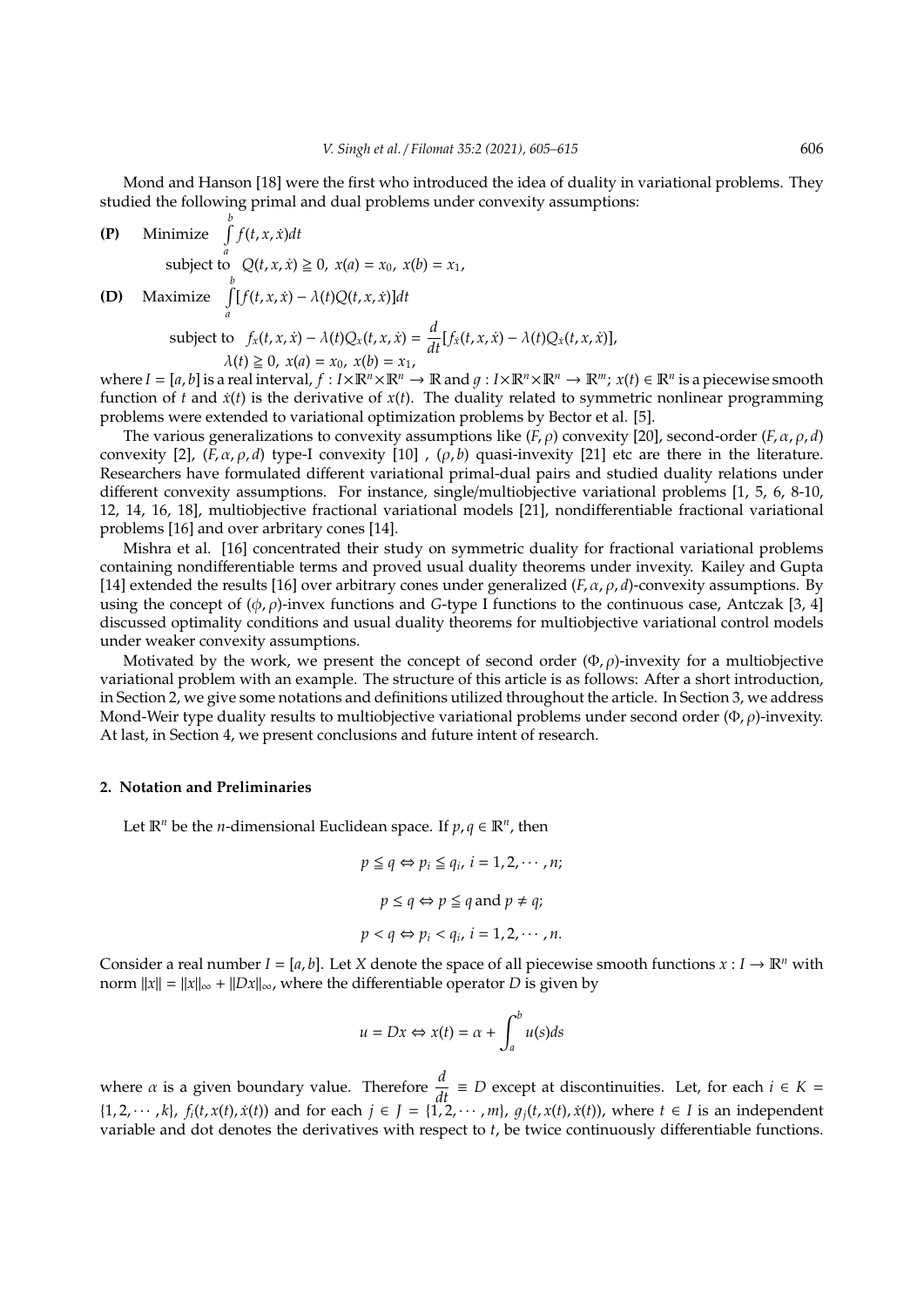For convenience, we write  $f_i(t, x, \dot{x})$  instead of  $f_i(t, x(t), \dot{x}(t))$ . The gradient vector of the function  $f_i$  with respect to *x* and  $\dot{x}$ , respectively, is given by

$$
f_{ix} = \left(\frac{\partial f_i}{\partial x_1}, \frac{\partial f_i}{\partial x_2}, \cdots, \frac{\partial f_i}{\partial x_n}\right)^T \text{ and } f_{ix} = \left(\frac{\partial f_i}{\partial \dot{x}_1}, \frac{\partial f_i}{\partial \dot{x}_2}, \cdots, \frac{\partial f_i}{\partial \dot{x}_n}\right)^T
$$

where the symbol *T* the transpose of a vector. In the same approach, the Hessian matrix of *fixx* denote a symmetric  $n \times n$  matrix. Similarly,  $f_{ixx}$ ,  $f_{ixx}$  and the gradients of  $g_j$  can also be defined.

**Definition 2.1.** Let  $\Phi: I \times X \times X \times X \times X \times \mathbb{R}^{n+1} \to \mathbb{R}$ . A functional  $\Phi(t, x, \dot{x}, u, \dot{u}; (a, \rho))$  is convex on  $\mathbb{R}^{n+1}$ , if for  $any x, \dot{x}, u, \dot{u} \in X$ , the following inequality

 $\Phi(t, x, \dot{x}, u, \dot{u}; (\lambda(a_1, \rho_1) + (1 - \lambda)(a_2, \rho_2)) \leq \lambda \Phi(t, x, \dot{x}, u, \dot{u}; (a_1, \rho_1)) + (1 - \lambda) \Phi(t, x, \dot{x}, u, \dot{u}; (a_2, \rho_2)),$ 

*holds for all*  $a_1, a_2 \in \mathbb{R}^n$ ,  $\rho_1, \rho_2 \in \mathbb{R}$  *and for any*  $\lambda \in [0, 1]$ *.* 

Now, we introduce the definition of a second order ( $\Phi$ ,  $\rho$ )-invex function. Let  $\varphi : I \times X \times X \to \mathbb{R}$  be a real valued function. Let  $\Phi: I \times X \times X \times X \times \mathbb{R}^{n+1} \to \mathbb{R}$  be convex on  $\mathbb{R}^{n+1}$ , where  $\Phi(t, x, \dot{x}, u, \dot{u}; (0, \rho)) \geq 0$  for all  $x \in X$  and every  $\rho \in \mathbb{R}_+$ . Let  $C(I, \mathbb{R}^n)$  be the space of continuous *n*-dimensional vector functions.

**Definition 2.2.** *The functional*  $\int_a^b \varphi(t, x, \dot{x}) dt$  *is called (strictly) second-order*  $(\Phi, \rho)$ *-invex at u(t)*  $\in X$ *, if there exist a real-valued function* Φ*, a real number* ρ *and* β ∈ *C*(*I*, R*<sup>n</sup>* ) *such that for all x*(*t*) ∈ *X,*

$$
\int_{a}^{b} \varphi(t, x, \dot{x})dt - \int_{a}^{b} \varphi(t, u, \dot{u})dt + \frac{1}{2} \int_{a}^{b} \beta(t)^{T} \theta \beta(t)dt
$$
\n
$$
(\geq) \geq \int_{a}^{b} \Phi(t, x, \dot{x}, u, \dot{u}; (\varphi_{x}(t, u, \dot{u}) - D\varphi_{\dot{x}}(t, u, \dot{u}) + \theta \beta(t), \rho))dt,\n\tag{1}
$$

where  $\theta(t, x, \dot{x}, \ddot{x}, \dddot{x}, \dddot{x}) = \varphi_{xx}(t, x, \dot{x}) - 2D\varphi_{x\dot{x}}(t, x, \dot{x}) + D^2\varphi_{\dot{x}\dot{x}}(t, x, \dot{x}) - D^3\varphi_{\dot{x}\dot{x}}(t, x, \dot{x}), t \in I$ If the functional  $\int_q^b\varphi(t,x,\dot x)dt$  satisfies the inequality (1) at each  $x(t)\in X$ , then  $\int_a^b\varphi(t,x,\dot x)dt$  is said to be second-order (Φ, ρ)*-invex on X.*

- **Remark 2.3.** (i) Let  $\Phi(t, x, \dot{x}, u, \dot{u}; (a, \rho)) = F(t, x, \dot{x}, u, \dot{u}; \alpha a) + \rho d^2(t, x, u)$  where  $F: I \times X \times X \times X \times X \times \mathbb{R}^n \to \mathbb{R}$ *be a sublinear with respect to six variable,*  $\alpha$  :  $X \times X \to \mathbb{R}_+ \setminus \{0\}$  *and d* :  $I \times X \times X \to \mathbb{R}$  *be real valued functions. Then the above definition reduce to a second order* (*F*, α, ρ, *d*)*-convex [13].*
	- (*ii*) *If* β(*t*) = 0*, then we obtain the definition of* (Φ, ρ)*-invexity introduced by Antczak [3].*
- (iii) Let  $\Phi(t, x, \dot{x}, u, \dot{u}; (a, \rho)) = \eta^T a$ , where  $\eta: I \times X \times X \to \mathbb{R}^n$ . Then the above definition becomes that second order *invex* [11]. In addition, if  $\theta = 0$ , then we get the definition of invexity introduced by Mond et al. [17].

The following example shows that there exists a functional which is second-order  $(\Phi, \rho)$ -invex but neither  $(Φ, ρ)$ -invex nor convex.

**Example 2.4.** Let  $I = [0, 1]$  and  $X = [0, 1] \times [0, 1] \subset \mathbb{R}^2$ . Consider the functional  $\varphi : I \times X \times X \to \mathbb{R}$  which is *defined by*

$$
\varphi(t,x,\dot{x})=x_1^3(t)-\sin x_2(t).
$$

*Let the functional*  $\Phi$  :  $I \times X \times X \times X \times X \times \mathbb{R}^3 \rightarrow \mathbb{R}$  *be given by* 

$$
\Phi(t, x, \dot{x}, u, \dot{u}; (\varphi_x - D\varphi_{\dot{x}} + \theta \beta(t), \rho)) = (\varphi_{x_1} - \varphi_{x_2}) |u_1 u_2| - \rho |x_1 - x_2|.
$$

*For*  $\rho = 1$ ,  $\beta(t) = (\frac{1}{2}, 1)$  *and*  $u(t) = (0, 0)$ *, we have*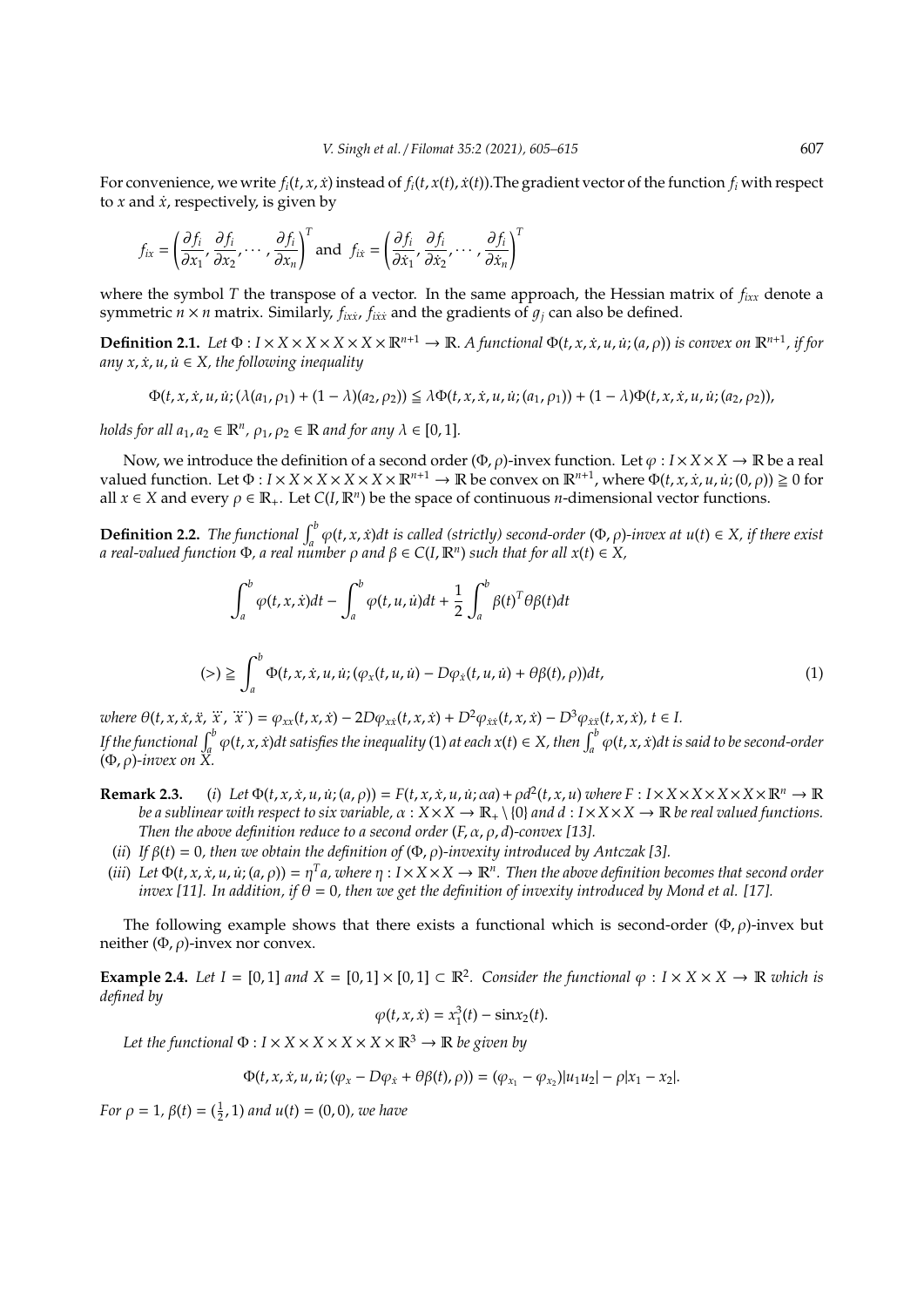$$
\psi = \int_0^1 \varphi(t, x, \dot{x}) dt - \int_0^1 \varphi(t, u, \dot{u}) dt + \frac{1}{2} \int_0^1 \beta(t)^T \theta \beta(t) dt - \int_0^1 \Phi(t, x, \dot{x}, u, \dot{u}; (\varphi_x(t, u, \dot{u}) - D\varphi_x(t, u, \dot{u}) + \theta \beta(t), \rho)) dt
$$
  
\n
$$
= \int_0^1 (x_1^3(t) - \sin x_2(t)) dt + \int_0^1 \frac{1}{2} (\frac{3}{2}x_1(t) + \sin x_2(t)) dt - \int_0^1 -|x_1(t) - x_2(t)| dt
$$
  
\n
$$
= \int_0^1 (x_1^3(t) - \frac{1}{2} \sin x_2(t) + \frac{3}{4}x_1(t) + |x_1(t) - x_2(t)|) dt
$$

# $≥ 0, √*x* ∈ *X*, as it can be seen from Figure 1.$

*Hence*  $\psi \ge 0$ . *This means by Definition 2.2 that the functional*  $\int_0^1 \varphi(t, x, \dot{x}) dt$  is second-order  $(\Phi, \rho)$ -invex at



Figure 1: Graph of  $\psi$  against  $x_1(t)$  and  $x_2(t)$ 

 $u(t) = (0,0)$ . Further, note that  $\int_0^1 \varphi(t, x, \dot{x}) dt$  is not  $(\Phi, \rho)$ -invex at  $u(t) = (0,0)$ , since, for  $\rho = 1$  and  $\beta(t) = (\frac{1}{2}, 1)$ , *we obtain*

$$
\psi_1 = \int_0^1 \varphi(t, x, \dot{x}) dt - \int_0^1 \varphi(t, u, \dot{u}) dt - \int_0^1 \Phi(t, x, \dot{x}, u, \dot{u}; (\varphi_x(t, u, \dot{u}) - D\varphi_x(t, u, \dot{u}), \rho)) dt
$$
  
\n
$$
= \int_0^1 (x_1^3(t) - \sin x_2(t)) dt - \int_0^1 -|x_1(t) - x_2(t)| dt
$$
  
\n
$$
= \int_0^1 (x_1^3(t) - \sin x_2(t) + |x_1(t) - x_2(t)|) dt
$$

0, ∀*x* ∈ *X, as it can be seen from Figure 2.*

Further,  $\int_0^1 \varphi(t,x,\dot{x}) dt$  is not convex functional can be seen as follows:



Figure 2: Graph of  $\psi_1$  against  $x_1(t)$  and  $x_2(t)$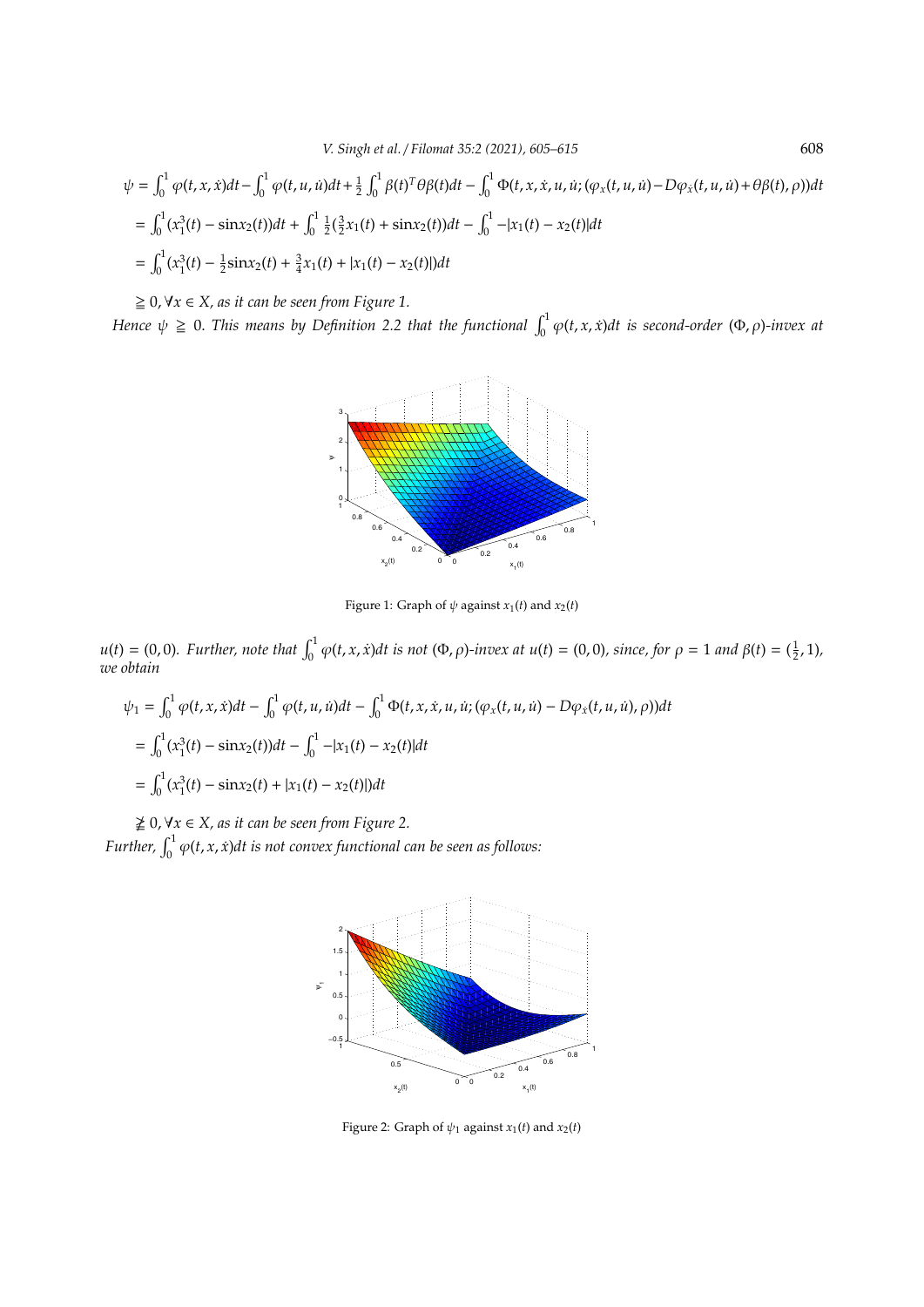$$
\psi_2 = \int_0^1 \varphi(t, x, \dot{x}) dt - \int_0^1 \varphi(t, u, \dot{u}) dt - \int_0^1 (x - u) \varphi_x(t, u, \dot{u}) - D(x - u) \varphi_x(t, u, \dot{u}) dt
$$
  
= 
$$
\int_0^1 (x_1^3(t) - \sin x_2(t) - x_1^2(t) x_2(t) \cos x_2(t)) dt
$$

0, ∀*x* ∈ *X, as it can be seen from Figure 3.*



Figure 3: Graph of  $\psi_2$  against  $x_1(t)$  and  $x_2(t)$ 

In the present article, we consider the following multiobjective variational problem (MVP):

(MVP) Minimize 
$$
\int_a^b f(t, x, \dot{x}) dt
$$
  
\n
$$
= \left( \int_a^b f_1(t, x, \dot{x}) dt, \cdots, \int_a^b f_k(t, x, \dot{x}) dt \right)
$$
\nsubject to  $g(t, x, \dot{x}) \leq 0, t \in I,$   
\n $x(a) = \gamma, x(b) = \delta$  (3)

where  $f_i$  :  $I \times \mathbb{R}^n \times \mathbb{R}^n \to \mathbb{R}$ ,  $i \in K$  and  $g_j$  :  $I \times \mathbb{R}^n \times \mathbb{R}^n \to \mathbb{R}$ ,  $j \in J$  are twice continuously differentiable functions. The region where the constraints are satisfied (feasibility region) is given by

$$
\Omega = \{x \in X : x(a) = \gamma, x(b) = \delta \text{ and } g(t, x, \dot{x}) \leq 0, t \in I\}.
$$

**Definition 2.5.** *A point u* ∈ Ω *is an efficient solution of (MVP) if there exists no another*  $x ∈ Ω$  *such that* 

$$
\int_a^b f_i(t,x,\dot{x})dt \leq \int_a^b f_i(t,u,\dot{u})dt, \forall i \in K_r,
$$

*and*

$$
\int_a^b f_r(t,x,\dot{x})dt < \int_a^b f_r(t,u,\dot{u})dt, \text{ for some } r \in K.
$$

# **3. Duality relations**

We consider the following second-order Mond-Weir type multiobjective variational dual problem for (MVP) formulated by Gulati and Mehndiratta [9]:

(VMWD) Maximize 
$$
\int_a^b (f(t, y, \dot{y}) - \frac{1}{2}\beta(t)^T F\beta(t))dt
$$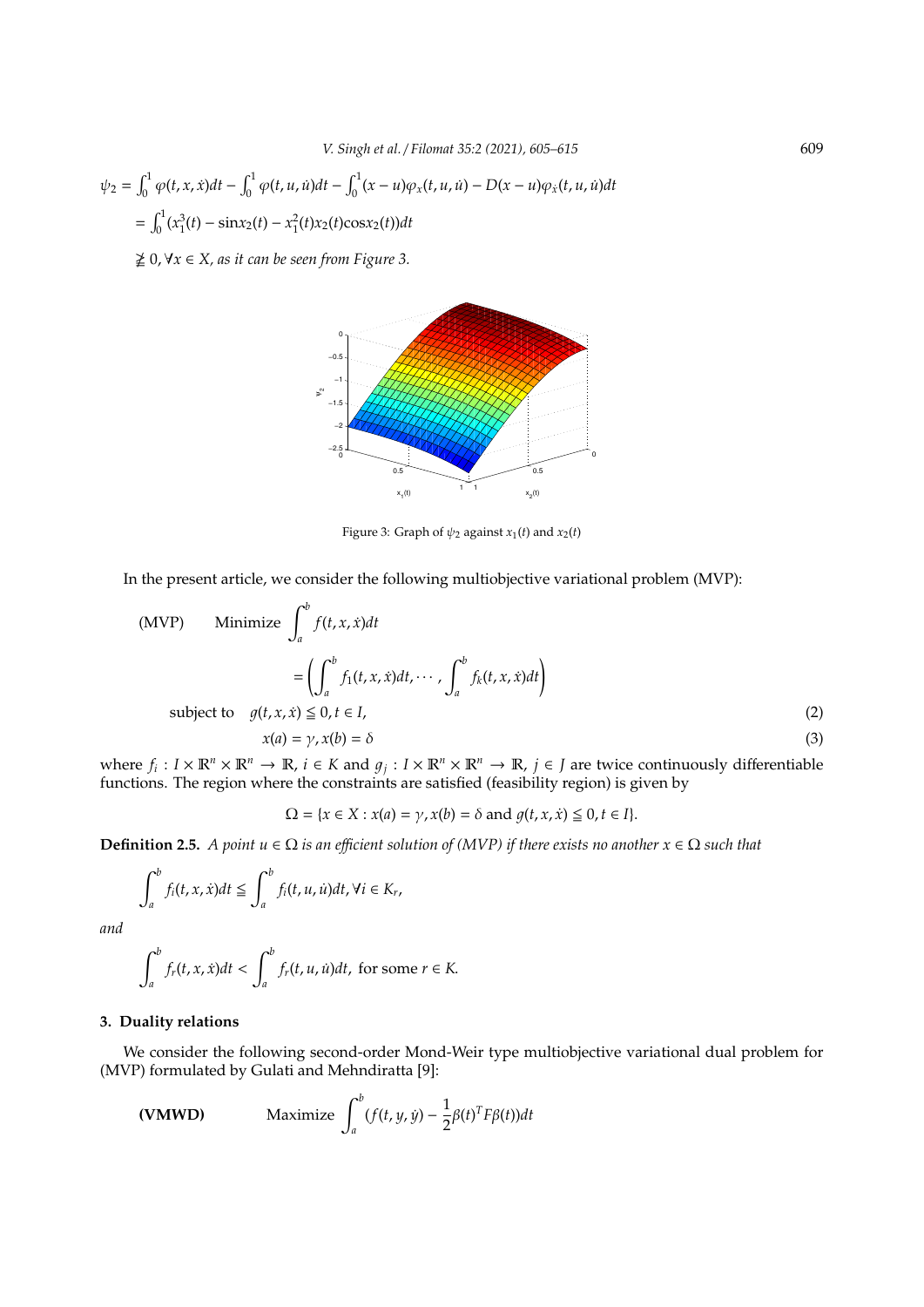*V. Singh et al.* / *Filomat 35:2 (2021), 605–615* 610

$$
= \left( \int_a^b (f_1(t,y,y) - \frac{1}{2}\beta(t)^T F_1\beta(t))dt, \cdots, \int_a^b (f_k(t,y,y) - \frac{1}{2}\beta(t)^T F_k\beta(t))dt \right)
$$

subject to

$$
\sum_{i=1}^{k} \lambda_i (f_{ix}(t, y, \dot{y}) - Df_{ix}(t, y, \dot{y}) + F_i \beta(t)) + g_x(t, y, \dot{y}) \xi(t) - D(g_x(t, y, \dot{y}) \xi(t) + G\beta(t)) = 0, t \in I
$$
\n(4)

$$
\xi(t)^T g(t, y, \dot{y}) - \frac{1}{2} \beta(t)^T G \beta(t) \ge 0, t \in I
$$
\n
$$
(5)
$$

$$
u(a) = \gamma, u(b) = \delta,\tag{6}
$$

$$
\lambda \geq 0, \xi(t) \geq 0, t \in I,\tag{7}
$$

where  $F_i(t, y, \dot{y}, \dddot{y}, \dddot{y}, \dddot{y}) = f_{ixx}(t, y, \dot{y}) - 2Df_{ixx}(t, y, \dot{y}) + D^2f_{ixx}(t, y, \dot{y}) - D^3f_{ixx}(t, y, \dot{y}), t \in I$  and  $G(t, y, \dot{y}, \dddot{y}, \dddot{y}, \dddot{y}, \dddot{y})$ where  $F_i(t, y, y, y, y, y') = J_{ixx}(t, y, y) - 2DJ_{ixx}(t, y, y) + D'J_{ixx}(t, y, y) - D'J_{ixx}(t, y, y), t \in T$  and  $G(t, y, y, y, y, y)$ <br>  $\xi(t), \xi(t), \xi(t), \xi(t)) = (g_x(t, y, y)\xi(t))_x - 2D(g_x(t, y, y)\xi(t))_x + D^2(g_x(t, y, y)\xi(t))_x - D^3(g_x(t, y, y)\xi(t))_x, t \in I$ .

Now, we prove duality relations between multiobjective variational problem (MVP) and its second-order Mond-Weir type dual model (VMWD).

**Theorem 3.1 (Weak Duality).** *Let x*(*t*) *and* (*y*(*t*), λ, ξ(*t*), β(*t*)) *be feasible solutions of* (MVP) *and* (VMWD)*, respectively. Assume that the following conditions hold:*

(*i*)  $\int_a^b f_i(t, \cdot, \cdot) dt$ , for  $i = 1, 2, \cdots, k$  is second-order  $(\Phi, \rho_i)$ -invex at  $y(t)$ ,  $(iii)$   $\int_a^b \sum_{i=1}^m$  $\sum_{j=1}$   $\xi_j(t)g_j(t,.,.)$ dt is second-order (Φ,  $\breve{\rho}$ )*-invex at y(t)*, (*iii*)  $\lambda > 0$  and  $\sum_{k=1}^{k}$  $\sum_{i=1}^{n} \lambda_i \rho_i + \breve{\rho} \geq 0.$ 

*Then, the following can not hold simultaneously :*

$$
\int_{a}^{b} f_i(t, x, \dot{x}) dt \leq \int_{a}^{b} \{f_i(t, y, \dot{y}) - \frac{1}{2} \beta(t)^T F_i \beta(t) \} dt, \forall i \in K_r
$$
\n(8)

*and*

$$
\int_{a}^{b} f_r(t, x, \dot{x})dt < \int_{a}^{b} \{f_r(t, y, \dot{y}) - \frac{1}{2}\beta(t)^T F_r \beta(t)\} dt, \text{ for some } r \in K. \tag{9}
$$

*Proof.* We prove by contradiction. Suppose, to the contrary that (8) and (9) hold. Then in view of  $\lambda > 0$ , we have

$$
\int_{a}^{b} \sum_{i=1}^{k} \lambda_{i} f_{i}(t, x, \dot{x}) dt < \int_{a}^{b} \sum_{i=1}^{k} \lambda_{i} \{f_{i}(t, y, \dot{y}) - \frac{1}{2} \beta(t)^{T} F_{i} \beta(t) \} dt
$$
\n(10)

By the hypotheses (*i*) and (*ii*) together with Definition 2.2, we obtain

$$
\int_{a}^{b} f_i(t, x, \dot{x})dt - \int_{a}^{b} f_i(t, y, \dot{y})dt + \frac{1}{2} \int_{a}^{b} \beta(t)^T F_i \beta(t)dt
$$
\n
$$
\geq \int_{a}^{b} \Phi(t, x, \dot{x}, y, \dot{y}; (f_{ix}(t, y, \dot{y}) - Df_{ix}(t, y, \dot{y}) + F_i \beta(t), \rho_i))dt
$$
\n(11)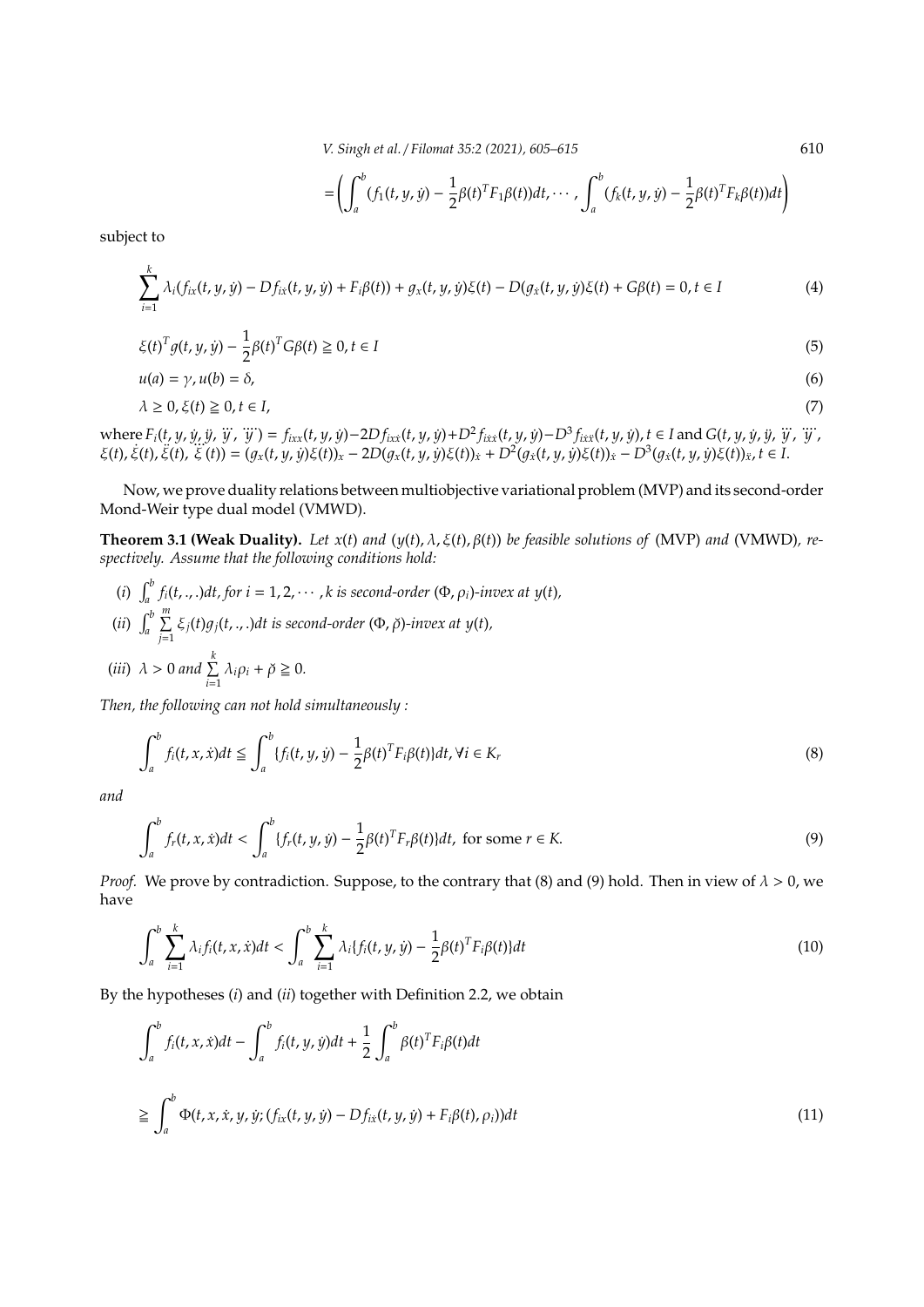and

$$
\int_{a}^{b} \sum_{j=1}^{m} \xi_{j}(t)g_{j}(t,x,\dot{x})dt - \int_{a}^{b} \sum_{j=1}^{m} \xi_{j}(t)g_{j}(t,y,\dot{y})dt + \frac{1}{2} \int_{a}^{b} \beta(t)^{T}G\beta(t)dt
$$
\n
$$
\geq \int_{a}^{b} \Phi(t,x,\dot{x},y,\dot{y};(\sum_{j=1}^{m} \xi_{j}(t)g_{j\dot{x}}(t,y,\dot{y}) - D(\sum_{j=1}^{m} \xi_{j}(t)g_{j\dot{x}}(t,y,\dot{y})) + G\beta(t),\check{\rho}))dt.
$$
\n(12)

Take  $A = \sum_{k=1}^{k} A_k$  $\sum_{i=1} \lambda_i + 1$ . It is easy to see that *A* > 0.

Now, multiplying inequality (11) by  $\frac{\lambda_i}{A} \ge 0$ ,  $i = 1, 2, \dots$ , k and inequality (12) by  $\frac{1}{A} > 0$ , then summing the resultant inequalities, we get

$$
\left[\int_{a}^{b} \sum_{i=1}^{k} \frac{\lambda_{i}}{A} f_{i}(t,x,\dot{x})dt - \int_{a}^{b} \sum_{i=1}^{k} \frac{\lambda_{i}}{A} \{f_{i}(t,y,\dot{y}) - \frac{1}{2}\beta(t)^{T}F_{i}\beta(t)\}dt\right] + \left[\int_{a}^{b} \sum_{j=1}^{m} \frac{\xi_{j}}{A}(t)g_{j}(t,x,\dot{x})dt - \int_{a}^{b} \sum_{j=1}^{m} \frac{\xi_{j}}{A}(t)g_{j}(t,y,\dot{y})dt + \frac{1}{2A} \int_{a}^{b} \beta(t)^{T}G\beta(t)dt\right] \n\geq \int_{a}^{b} \sum_{i=1}^{k} \frac{\lambda_{i}}{A}\Phi(t,x,\dot{x},y,\dot{y};(f_{ix}(t,y,\dot{y}) - Df_{ix}(t,y,\dot{y}) + F_{i}\beta(t),\rho_{i}))dt + \int_{a}^{b} \frac{1}{A}\Phi\left(t,x,\dot{x},y,\dot{y};(\sum_{j=1}^{m} \xi_{j}(t)g_{j\dot{x}}(t,y,\dot{y}) - D(\sum_{j=1}^{m} \xi_{j}(t)g_{j\dot{x}}(t,y,\dot{y})) + G\beta(t),\ddot{\rho})\right)dt.
$$

On using the feasibility of *x*(*t*) and (*y*(*t*), λ, ξ(*t*), β(*t*)) of (MVP) and (VMWD), respectively, the inequality above yields

$$
\frac{1}{A} \int_{a}^{b} \sum_{i=1}^{k} \lambda_{i} \left[ f_{i}(t, x, \dot{x})dt - f_{i}(t, y, \dot{y}) + \frac{1}{2} \beta(t)^{T} F_{i} \beta(t) \right] dt
$$
\n
$$
\geq \int_{a}^{b} \sum_{i=1}^{k} \frac{\lambda_{i}}{A} \Phi(t, x, \dot{x}, y, \dot{y}; (f_{ix}(t, y, \dot{y}) - Df_{ix}(t, y, \dot{y}) + F_{i} \beta(t), \rho_{i}) dt
$$
\n
$$
+ \int_{a}^{b} \frac{1}{A} \Phi\left(t, x, \dot{x}, y, \dot{y}; \left( \sum_{j=1}^{m} \xi_{j}(t) g_{jx}(t, y, \dot{y}) - D(\sum_{j=1}^{m} \xi_{j}(t) g_{j\dot{x}}(t, y, \dot{y})) + G\beta(t), \ddot{\rho} \right) dt.
$$

By the convexity of  $\Phi(t, x, \dot{x}, y, \dot{y}; (., .))$  on  $\mathbb{R}^{n+1}$ , the above inequality becomes

$$
\frac{1}{A} \int_{a}^{b} \sum_{i=1}^{k} \lambda_{i} \Big[ f_{i}(t, x, \dot{x})dt - f_{i}(t, y, \dot{y}) + \frac{1}{2} \beta(t)^{T} F_{i} \beta(t) \Big] dt
$$
\n
$$
\geq \int_{a}^{b} \Phi \Big( t, x, \dot{x}, y, \dot{y}; \frac{1}{A} \Big( \sum_{i=1}^{k} \lambda_{i} [f_{i x}(t, y, \dot{y}) - Df_{i x}(t, y, \dot{y}) + F_{i} \beta(t) ] + \sum_{j=1}^{m} \xi_{j}(t) g_{j x}(t, y, \dot{y}) - D(\sum_{j=1}^{m} \xi_{j}(t) g_{j x}(t, y, \dot{y})) + G \beta(t), \sum_{i=1}^{k} \lambda_{i} \rho_{i} + \check{\rho} \Big) dt.
$$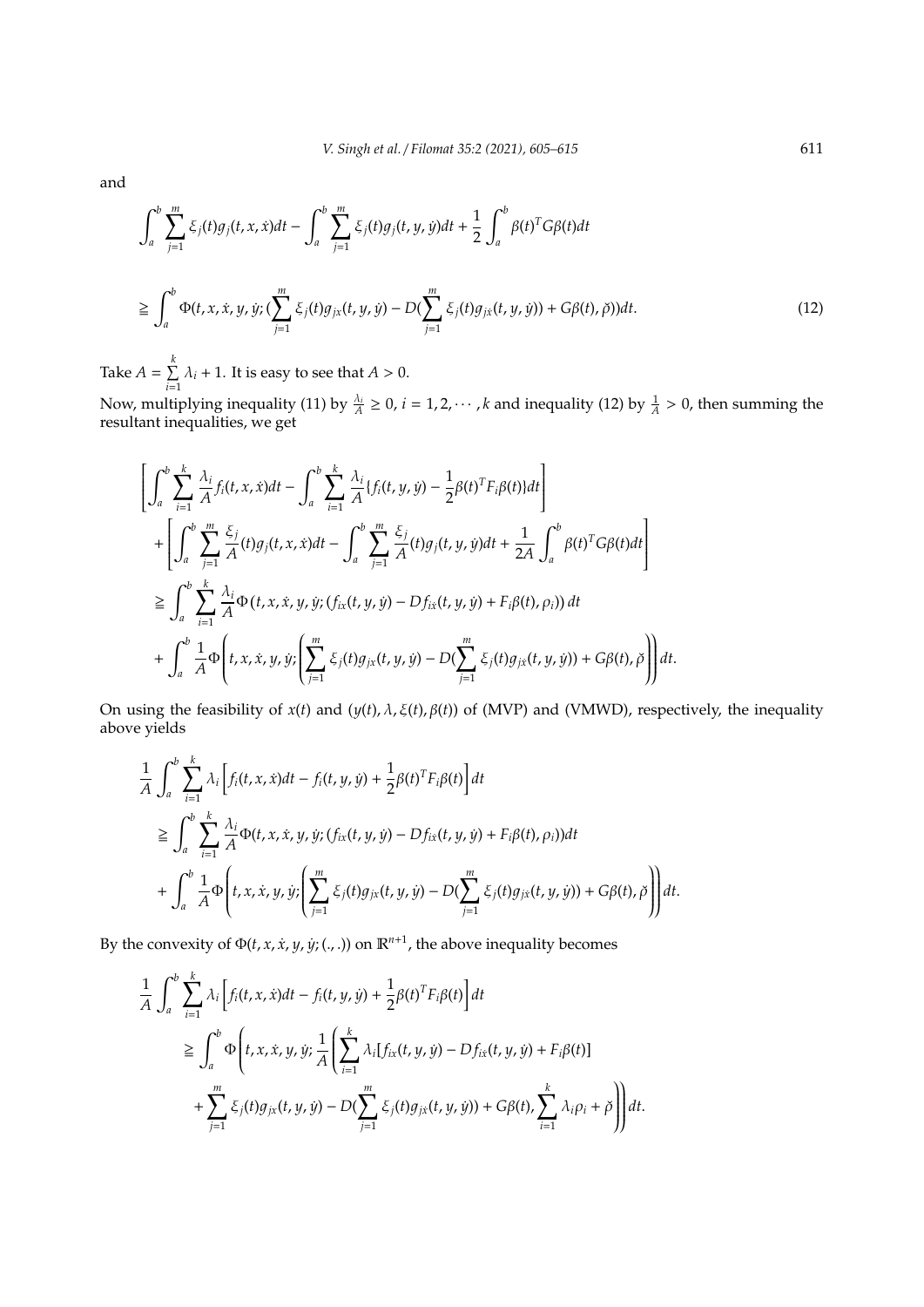The above inequality together with the first dual constraint (4), the hypothesis (*iii*) and the fact  $\Phi(t, x, \dot{x}, y, \dot{y}; (0, \rho)) \ge$ 0, for every  $\rho \in \mathbb{R}_+$  reduces to

$$
\frac{1}{A} \int_a^b \sum_{i=1}^k \lambda_i \left[ f_i(t, x, \dot{x}) dt - f_i(t, y, \dot{y}) + \frac{1}{2} \beta(t)^T F_i \beta(t) \right] dt \ge 0.
$$

Since  $A > 0$ , the above inequality implies that

$$
\int_a^b \sum_{i=1}^k \lambda_i f_i(t, x, \dot{x}) dt \leq \int_a^b \sum_{i=1}^k \lambda_i \{f_i(t, y, \dot{y}) - \frac{1}{2} \beta(t)^T F_i \beta(t) \} dt,
$$

which contradicts (10).  $\Box$ 

*k*

*k*

**Theorem 3.2 (Strong duality).** Let  $\bar{x}(t)$  be a normal and an efficient solution in problem (MVP). Then, there exist  $\bar{\lambda} \in \mathbb{R}^k$  and the piecewise smooth functions  $\bar{\xi}(\cdot): I \to \mathbb{R}^m$  such that  $(\bar{x}(t), \bar{\lambda}, \bar{\xi}(t), \bar{\beta}(t) = 0)$  is a feasible solution of (VMWD) *and the corresponding objective values of* (MVP) *and* (VMWD) *are equal. Further, if the hypotheses of Theorem 3.1 holds, then* ( $\bar{x}(t)$ ,  $\bar{\lambda}$ ,  $\bar{\xi}(t)$ ,  $\bar{\beta}(t) = 0$ ) *is an efficient solution of* (VMWD).

*Proof.* By the assumption,  $\bar{x}(t)$  is a normal and an efficint solution of (MVP), hence by Theorem 4 [9], there exist  $\bar{\lambda} \in \mathbb{R}^k$  and the piecewise smooth functions  $\bar{\xi}: I \to \mathbb{R}^m$  such that the following conditions are satisfied:

$$
\sum_{i=1}^{k} \bar{\lambda} \{ f_{ix}(t, \bar{x}, \dot{\bar{x}}) - D f_{ix}(t, \bar{x}, \dot{\bar{x}}) \} + \bar{\xi}(t)^T g_x(t, \bar{x}, \dot{\bar{x}}) - D (\bar{\xi}(t)^T g_x(t, \bar{x}, \dot{\bar{x}})) = 0, t \in I
$$
\n(13)

$$
\bar{\xi}(t)^T g(t, \bar{x}, \dot{\bar{x}}) = 0, t \in I
$$
\n(14)

$$
\bar{\lambda} \ge 0,\tag{15}
$$

$$
\bar{\xi}(t) \ge 0, t \in I. \tag{16}
$$

On utilizing the hypothesis  $\bar{\beta}(t) = 0$  in equations (13) and (14), we obtain

$$
\sum_{i=1}^{k} \bar{\lambda} \{ f_{ix}(t, \bar{x}, \dot{\bar{x}}) - D f_{ix}(t, \bar{x}, \dot{\bar{x}}) + F_{i} \bar{\beta}(t) \} + \bar{\xi}(t)^{T} g_{x}(t, \bar{x}, \dot{\bar{x}}) - D(\bar{\xi}(t)^{T} g_{\dot{x}}(t, \bar{x}, \dot{\bar{x}}) + G \bar{\beta}(t) = 0, t \in I,
$$
\n(17)

and

$$
\bar{\xi}(t)^T g(t, \bar{x}, \dot{\bar{x}}) - \frac{1}{2} \bar{\beta}(t)^T G \bar{\beta}(t) = 0, t \in I.
$$
\n(18)

Consequently (15)-(18) imply that  $(\bar{x}(t), \bar{\lambda}, \bar{\xi}(t), \bar{\beta}(t) = 0)$  is feasible solution of (VMWD) and the objective values of (MVP) and (VMWD) are equal. Now, assume on the contrary that  $(\bar{x}(t), \bar{\lambda}, \bar{\xi}(t), \bar{\beta}(t) = 0)$  is not an efficient solution for (VMWD), then there exists a point  $(\tilde{y}(t), \tilde{\lambda}, \tilde{\xi}(t), \tilde{\beta}(t) = 0)$  feasible of (VMWD) such that

$$
\int_{a}^{b} \{f_i(t, \tilde{y}, \dot{\tilde{y}}) - \frac{1}{2}\tilde{\beta}(t)^T F_i \tilde{\beta}(t)\} dt \ge \int_{a}^{b} \{f_i(t, \tilde{x}, \dot{\tilde{x}}) - \frac{1}{2}\tilde{\beta}(t)^T F_i \tilde{\beta}(t)\} dt, \forall i \in K_r \text{ and}
$$

$$
\int_{a}^{b} f_r(t, \tilde{y}, \dot{\tilde{y}}) - \frac{1}{2}\tilde{\beta}(t)^T F_r \tilde{\beta}(t)\} dt > \int_{a}^{b} \{f_r(t, \tilde{x}, \dot{\tilde{x}}) - \frac{1}{2}\tilde{\beta}(t)^T F_r \tilde{\beta}(t)\} dt, \text{ for some } r \in K.
$$

Since  $\bar{\beta}(t) = 0, t \in I$ , we get

$$
\int_{a}^{b} \{f_i(t, \tilde{y}, \dot{\tilde{y}}) - \frac{1}{2}\tilde{\beta}(t)^T F_i \tilde{\beta}(t)\} dt \ge \int_{a}^{b} f_i(t, \tilde{x}, \dot{\tilde{x}}) dt, \forall i \in K_r,
$$
  

$$
\int_{a}^{b} f_r(t, \tilde{y}, \dot{\tilde{y}}) - \frac{1}{2}\tilde{\beta}(t)^T F_r \tilde{\beta}(t)\} dt > \int_{a}^{b} f_r(t, \bar{x}, \dot{\tilde{x}}) dt, \text{ for some } r \in K,
$$

which contradicts the Theorem 3.1. Hence,  $(\bar{x}(t), \bar{\lambda}, \bar{\xi}(t), \bar{\beta}(t) = 0)$  is an efficient solution of (VMWD).  $\square$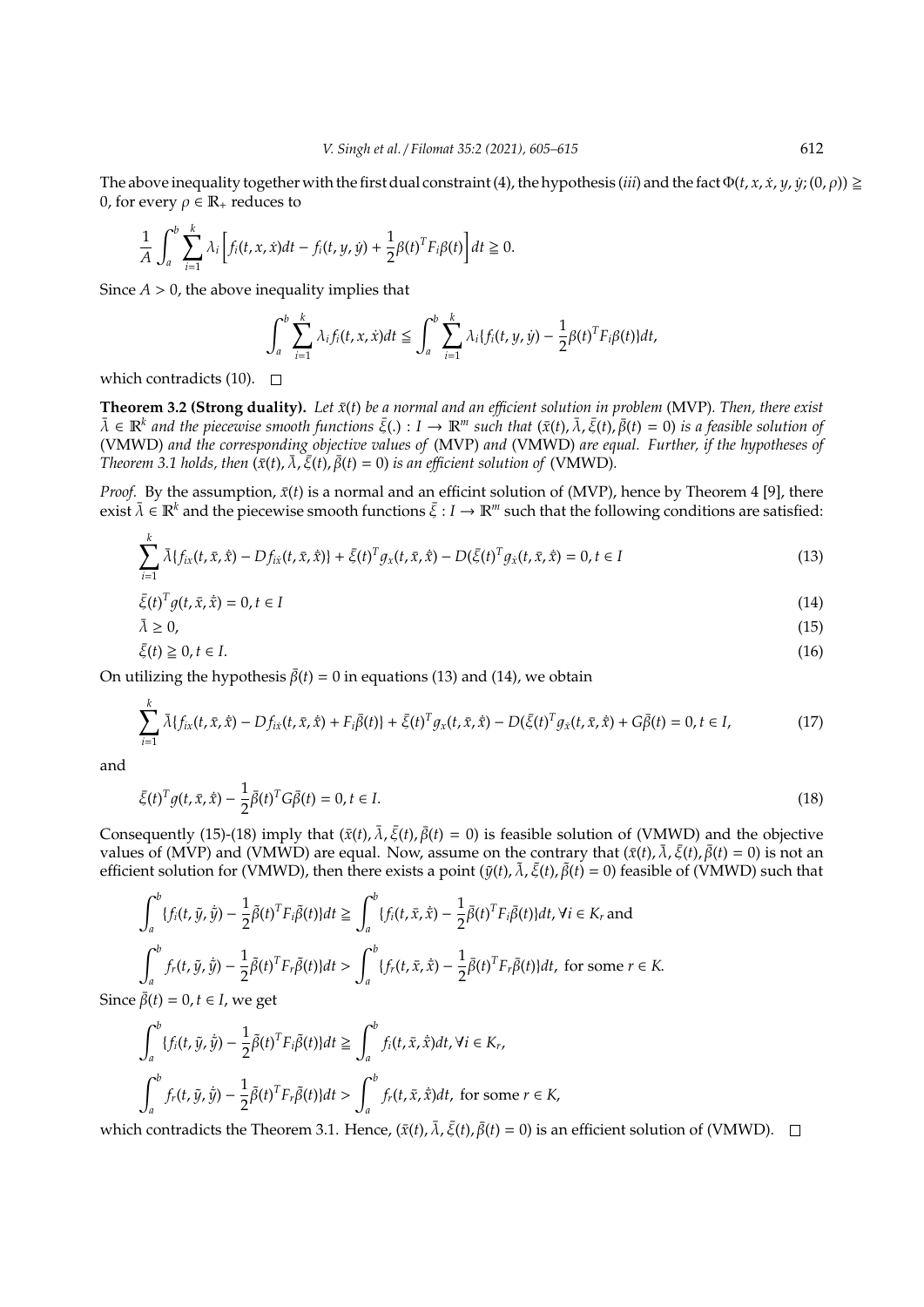**Theorem 3.3 (Strict converse duality).** *Let*  $\bar{x}(t)$  *and* ( $\bar{y}(t)$ ,  $\bar{\lambda}$ ,  $\bar{\xi}(t)$ ,  $\bar{\beta}(t)$ ) *be efficient solutions of* (MVP) *and* (VMWD), *respectively, such that*

$$
\int_{a}^{b} \sum_{i=1}^{k} \bar{\lambda}_{i} f_{i}(t, \bar{x}, \dot{\bar{x}}) dt = \int_{a}^{b} \sum_{i=1}^{k} \bar{\lambda}_{i} \{f_{i}(t, \bar{y}, \dot{\bar{y}}) - \frac{1}{2} \bar{\beta}(t)^{T} F_{i}(t, \bar{y}, \dot{\bar{y}}, \ddot{\bar{y}}, \ddot{\bar{y}}, \ddot{\bar{y}}) \bar{\beta}(t)\} dt
$$
(19)

*Further, assume that the following conditions hold:*

(*i*)  $\int_a^b f_i(t, \cdot, \cdot) dt$ , for  $i = 1, 2, \cdots, k$  is strictly second-order  $(\Phi, \rho_i)$ -invex at  $\bar{y}(t)$ ,  $(iii)$   $\int_a^b \sum_{i=1}^m$  $\sum_{j=1}^{n} \bar{\xi}_j(t) g_j(t,..) dt$  is second-order  $(\Phi, \check{\rho})$ -invex at  $\bar{y}(t)$ *,* (*iii*)  $\sum_{i=1}^{k}$  $\sum_{i=1}^{n} \lambda_i \rho_i + \breve{\rho} \geq 0.$ 

*Then,*  $\bar{x}(t) = \bar{y}(t)$ *.* 

*Proof.* Suppose, contrary to the result, that  $\bar{x}(t_o) \neq \bar{y}(t_0)$  for some  $t_0 \in I$ . Now, from the hypotheses (*i*) and (*ii*), we have

$$
\int_{a}^{b} f_{i}(t_{0}, \bar{x}, \dot{\bar{x}})dt - \int_{a}^{b} f_{i}(t_{0}, \bar{y}, \dot{\bar{y}})dt + \frac{1}{2} \int_{a}^{b} \bar{\beta}(t_{0})^{T} F_{i}\bar{\beta}(t_{0})dt
$$
\n
$$
> \int_{a}^{b} \Phi(t_{0}, \bar{x}, \dot{\bar{x}}, \bar{y}, \dot{\bar{y}}; (f_{ix}(t_{0}, \bar{y}, \dot{\bar{y}}) - Df_{ix}(t_{0}, \bar{y}, \dot{\bar{y}}) + F_{i}\bar{\beta}(t_{0}), \rho_{i}))dt,
$$
\n(20)

and

 $\overline{a}$ 

$$
\int_{a}^{b} \sum_{j=1}^{m} \bar{\xi}_{j}(t_{0}) g_{j}(t_{0}, \bar{x}, \dot{\bar{x}}) dt - \int_{a}^{b} \sum_{j=1}^{m} \bar{\xi}_{j}(t_{0}) g_{j}(t_{0}, \bar{y}, \dot{\bar{y}}) dt + \frac{1}{2} \int_{a}^{b} \bar{\beta}(t_{0})^{T} G \bar{\beta}(t_{0}) dt
$$
\n
$$
\geq \int_{a}^{b} \Phi(t_{0}, \bar{x}, \dot{\bar{x}}, \bar{y}, \dot{\bar{y}}; (\sum_{j=1}^{m} \bar{\xi}_{j}(t_{0}) g_{j\bar{x}}(t_{0}, \bar{y}, \dot{\bar{y}}) - D(\sum_{j=1}^{m} \bar{\xi}_{j}(t_{0}) g_{j\bar{x}}(t_{0}, \bar{y}, \dot{\bar{y}})) + G \bar{\beta}(t_{0}), \breve{\rho})) dt.
$$
\n(21)

Take  $\bar{A} = \sum_{k=1}^{k}$  $\sum_{i=1}^{n} \bar{\lambda}_i + 1$ . It is easy to see that  $\bar{A} > 0$ .

Combining (19)- (20), and multiplying the obtained inequality by  $\frac{\bar{\lambda}_i}{\bar{\lambda}}$  $\frac{\lambda_i}{\bar{A}} \geq 0$ ,  $i = 1, 2, \dots, k$ , then taking summation over *i*, we get

$$
\int_{a}^{b} \frac{\bar{\lambda}_{i}}{\bar{A}} \Phi(t_{0}, \bar{x}, \dot{\bar{x}}, \bar{y}, \dot{\bar{y}}; (f_{ix}(t_{0}, \bar{y}, \dot{\bar{y}}) - Df_{ix}(t_{0}, \bar{y}, \dot{\bar{y}}) + F_{i}\bar{\beta}(t_{0}), \rho_{i}))dt < 0.
$$
\n(22)

By feasibility of  $\bar{x}(t)$  in (MVP) and (7), inequality (21) becomes

$$
- \int_{a}^{b} \sum_{j=1}^{m} \bar{\xi}_{j}(t_{0}) g_{j}(t_{0}, \bar{y}, \dot{\bar{y}}) dt + \frac{1}{2} \int_{a}^{b} \bar{\beta}(t_{0})^{T} G \bar{\beta}(t_{0}) dt
$$
  
\n
$$
\geq \int_{a}^{b} \Phi(t_{0}, \bar{x}, \dot{\bar{x}}, \bar{y}, \dot{\bar{y}}; (\sum_{j=1}^{m} \bar{\xi}_{j}(t_{0}) g_{j\bar{x}}(t_{0}, \bar{y}, \dot{\bar{y}}) - D (\sum_{j=1}^{m} \bar{\xi}_{j}(t_{0}) g_{j\bar{x}}(t_{0}, \bar{y}, \dot{\bar{y}})) + G \bar{\beta}(t_{0}), \check{\rho})) dt.
$$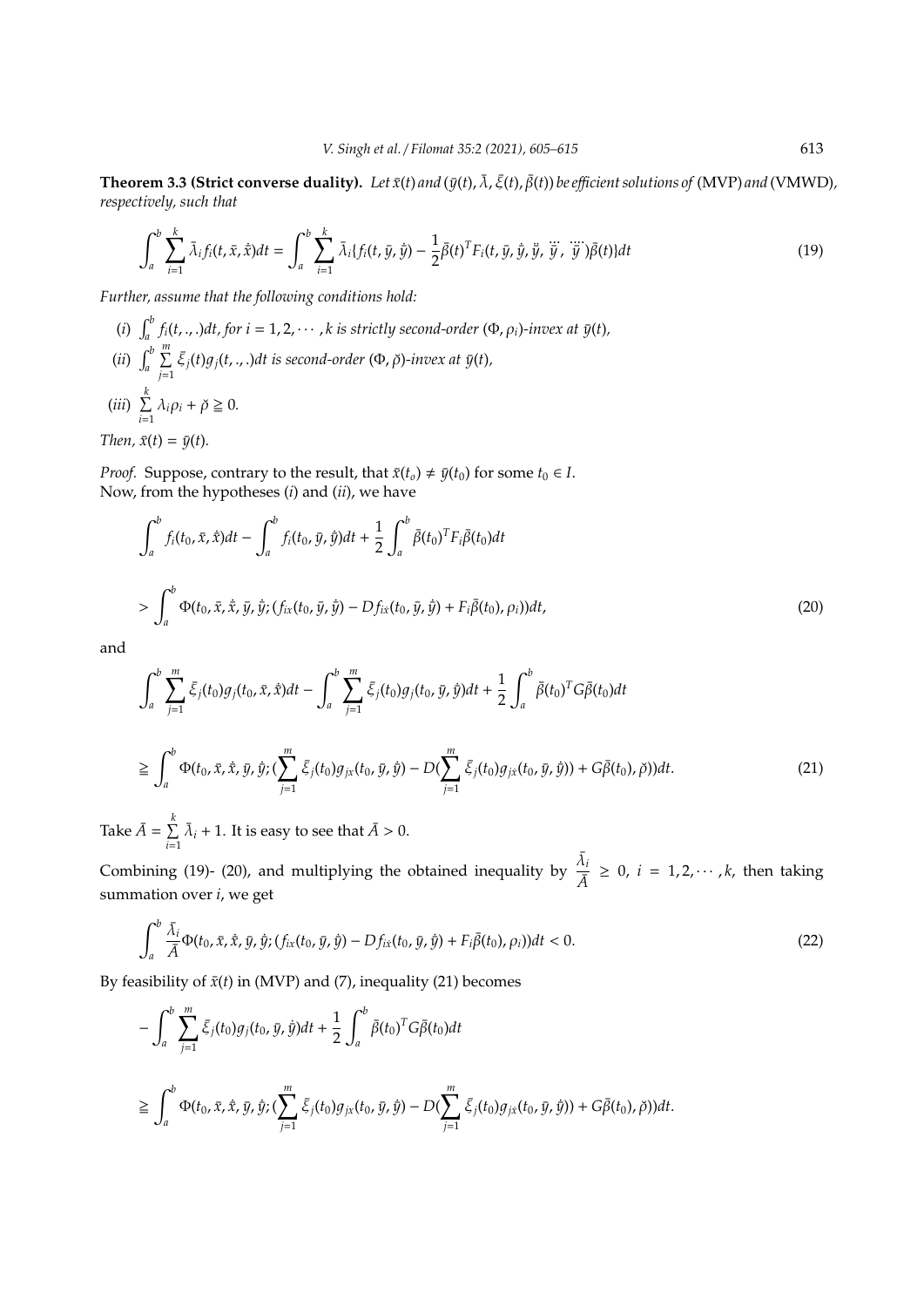Further, using the feasibility ( $\bar{y}(t)$ ,  $\bar{\lambda}$ ,  $\bar{\xi}(t)$ ,  $\bar{\beta}(t)$ ) in (VMWD), and then multiplying by  $\bar{A} > 0$ , the above inequality yields

$$
\int_{a}^{b} \frac{1}{\bar{A}} \Phi(t_0, \bar{x}, \dot{x}, \bar{y}, \dot{y}; (\sum_{j=1}^{m} \bar{\xi}_j(t_0) g_{jx}(t_0, \bar{y}, \dot{y}) - D(\sum_{j=1}^{m} \bar{\xi}_j(t_0) g_{jx}(t_0, \bar{y}, \dot{y})) + G\bar{\beta}(t_0), \breve{\rho}))dt \leq 0.
$$
 (23)

On adding (22) and (23), we get

$$
\int_{a}^{b} \frac{\bar{\lambda}}{\bar{A}} \Phi(t_{0}, \bar{x}, \dot{\bar{x}}, \bar{y}, \dot{\bar{y}}; (f_{ix}(t_{0}, \bar{y}, \dot{\bar{y}}) - Df_{ix}(t_{0}, \bar{y}, \dot{\bar{y}}) + F_{i}\bar{\beta}(t_{0}), \rho_{i}))dt
$$
  
+ 
$$
\int_{a}^{b} \frac{1}{\bar{A}} \Phi(t_{0}, \bar{x}, \dot{\bar{x}}, \bar{y}, \dot{\bar{y}}; (\sum_{j=1}^{m} \bar{\xi}_{j}(t_{0})g_{j\bar{x}}(t_{0}, \bar{y}, \dot{\bar{y}}) - D(\sum_{j=1}^{m} \bar{\xi}_{j}(t_{0})g_{j\bar{x}}(t_{0}, \bar{y}, \dot{\bar{y}})) + G\bar{\beta}(t_{0}), \breve{\rho}))dt < 0.
$$

The above inequality along with convexity of  $\Phi(t_0, \bar{x}, \dot{x}, \bar{y}, \dot{y}; (., .))$  on  $\mathbb{R}^{n+1}$ , reduces to

$$
\int_{a}^{b} \Phi\left(t_{0}, \bar{x}, \dot{\bar{x}}, \bar{y}, \dot{\bar{y}}; \frac{1}{\bar{A}}\left(\sum_{i=1}^{k} \bar{\lambda}_{i} [f_{ix}(t_{0}, \bar{y}, \dot{\bar{y}}) - Df_{ix}(t_{0}, \bar{y}, \dot{\bar{y}}) + F_{i}\beta(t)] + \sum_{j=1}^{m} \xi_{j}(t)g_{j\bar{x}}(t_{0}, \bar{y}, \dot{\bar{y}}) - D(\sum_{j=1}^{m} \xi_{j}(t)g_{j\bar{x}}(t_{0}, \bar{y}, \dot{\bar{y}})) + G\beta(t), \sum_{i=1}^{k} \lambda_{i}\rho_{i} + \check{\rho}\right)\right) dt < 0.
$$

Hence, the first constraint of (VMWP) implies

$$
\int_{a}^{b} \Phi\left(t_{0}, \bar{x}, \dot{\bar{x}}, \bar{y}, \dot{\bar{y}}; \frac{1}{\bar{A}}\left(0, \sum_{i=1}^{k} \lambda_{i} \rho_{i} + \breve{\rho}\right)\right) dt < 0.
$$
\n(24)

On the other hand, by the hypothesis (*iii*), we obtain

$$
\sum_{i=1}^k \lambda_i \rho_i + \breve{\rho} \geq 0.
$$

The above inequality together with the fact  $\Phi(t, x, \dot{x}, y, \dot{y}; (0, \rho)) \ge 0$  for every  $\rho \in \mathbb{R}_+$  becomes

$$
\int_a^b \Phi\left(t_0, \bar{x}, \dot{\bar{x}}, \bar{y}, \dot{\bar{y}}; \frac{1}{\bar{A}}\left(0, \sum_{i=1}^k \lambda_i \rho_i + \breve{\rho}\right)\right) dt \ge 0,
$$

which contradicts to (24). Hence,  $\bar{x}(t) = \bar{y}(t)$ . This completes the proof.  $\Box$ 

# **4. Conclusions**

We have introduced the idea of a second order  $(\Phi, \rho)$ -invex function, which includes several generalized convexity concepts in optimization theory as special cases. We have utilized the introduced class of functions to multiobjective variational problem and its second order dual problem. Moreover, a non-trivial example has been demonstrated to show the existence of such a function. This work can be further extended to study for higher order multiobjective variational problems and nondifferentiable multiobjective variational problems involving support functions, which will be some potential future directions.